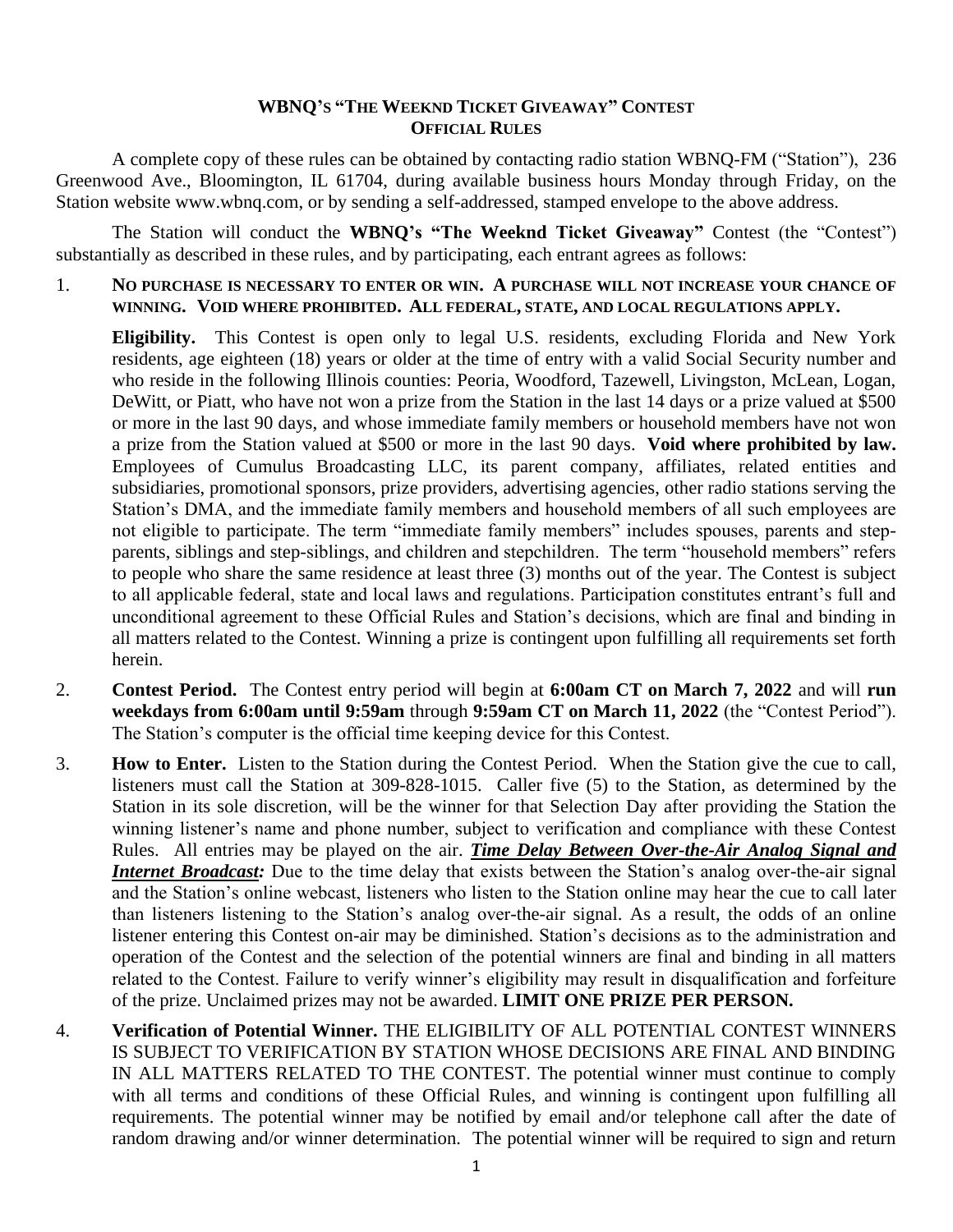to Station, within three (3) days of the date notice is sent, an affidavit of eligibility and a liability/publicity release (except where prohibited) to claim the prize, if applicable. A winner who returns the affidavit of eligibility and liability/publicity release will be deemed to have accepted the contest prize and thereafter will not be permitted to rescind their acceptance of the prize and/or return the prize. If a potential winner cannot be contacted, fails to sign and return the affidavit of eligibility and/or the liability/publicity release within the required time period (if applicable), or if the prize or prize notification is returned as undeliverable, potential winner forfeits prize. In the event that the potential winner of a prize is disqualified for any reason, Station may award the applicable prize to an alternate winner by random drawing from among all remaining eligible entries. Unclaimed prizes may not be awarded.

5. **Prizes.** Five (5) prizes will be awarded in this Contest. Each winner will receive:

(a) Two (2) tickets to see The Weeknd at Soldier Field in Chicago, IL on July 24, 2022.

The approximate retail value ("ARV") of each prize is One Hundred Eleven **(\$111).** 

**TOTAL ARV OF ALL CONTEST PRIZES IS: Five Hundred Fifty Five Dollars (\$555).**

## **For entry to the prize event(s), each event attendee may be required to show valid proof of vaccination against the COVID-19 virus and/or valid proof of a negative test for the COVID-19 virus within 72 hours (or such other time as the event organizers require) prior to the event(s).**

Winner is responsible for all taxes associated with prize receipt and/or use. Odds of winning a prize depend on a number of factors including the number of eligible entries received during the Contest Period and listeners participating at any given time.

There is no substitution, transfer, or cash equivalent for prizes, except that the Station may, in its sole discretion and to the extent permitted by law, substitute prizes of comparable value or cash. The prizes are expressly limited to the item(s) listed above and do not include taxes, gratuities or any other expenses. Any tickets and/or gift certificates/cards awarded as part of a prize will be subject to the terms and conditions set forth by the issuer and are valid only on the date(s) printed on the tickets or gift certificates/cards. Other restrictions may apply.

If any prize or a portion of any prize is postponed, cancelled, or otherwise unavailable due to disease, epidemic, pandemic, quarantine, any acts of government and/or any reason that is beyond the control of Station or any Sponsor, then no substitution shall be provided. Station and any Sponsors make no representation or warranty about the safety of any prize. By accepting and using a prize, each winner acknowledges and assumes all risks of accepting and using the prize, and any other risks associated with the prize.

6. **Entry Conditions and Release.** By entering, each entrant agrees to: (a) comply with and be bound by these Official Rules and the decisions of the Station, which are binding and final in all matters relating to this Contest; (b) release and hold harmless Station, Cumulus Media New Holdings Inc., and each of their affiliated companies, participating sponsors, the prize suppliers and any other organizations responsible for sponsoring, fulfilling, administering, advertising or promoting the Contest, and each of their respective past and present officers, directors, employees, agents and representatives (collectively, the "Released Parties") from and against any and all claims, expenses, and liability, including but not limited to negligence and damages of any kind to persons and property, including but not limited to invasion of privacy (under appropriation, intrusion, public disclosure of private facts, false light in the public eye or other legal theory), defamation, slander, libel, violation of right of publicity, infringement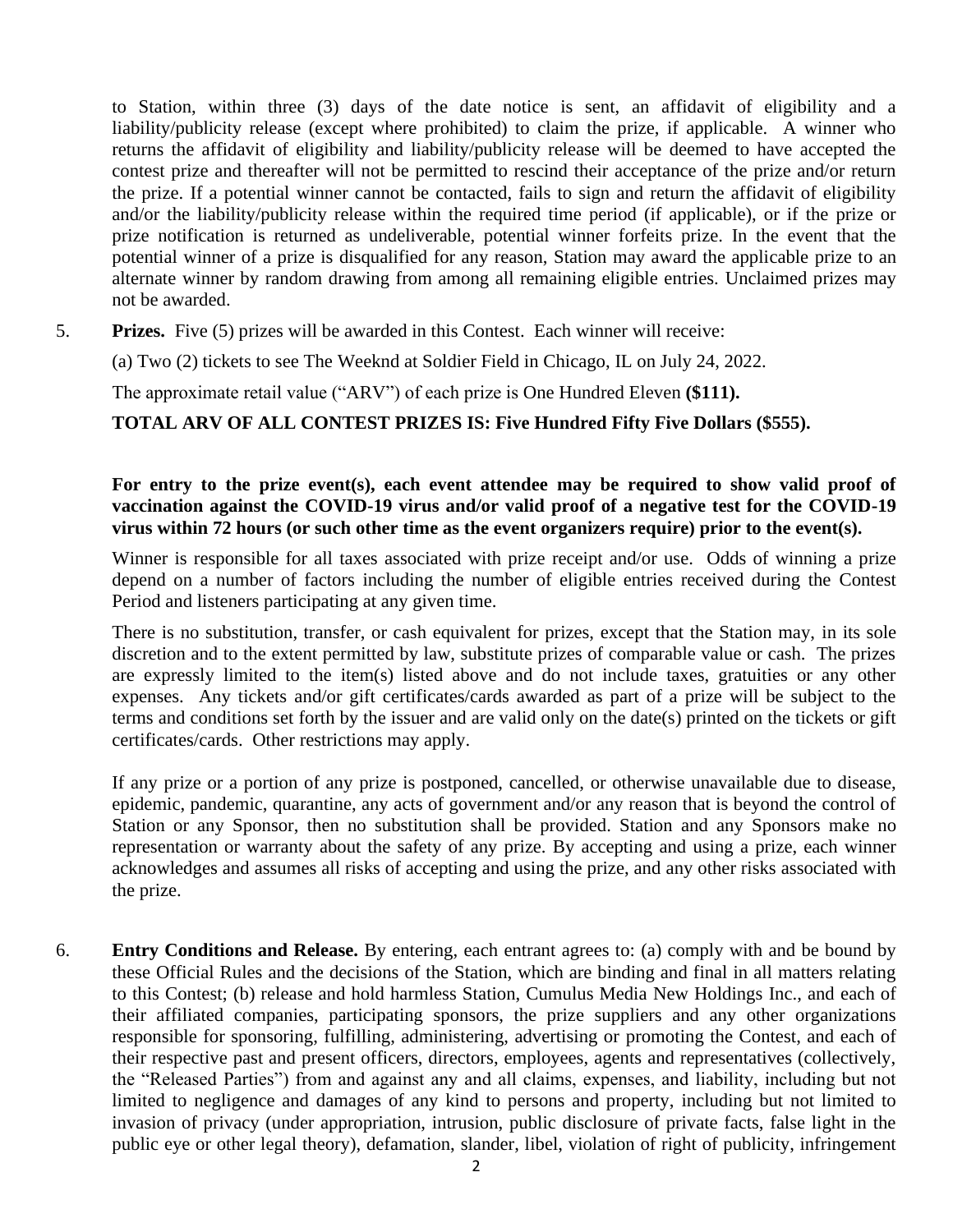of trademark, copyright or other intellectual property rights, property damage, or death or personal injury arising out of or relating to a entrant's entry, creation of an entry or submission of an entry, participation in the Contest, acceptance or use or misuse of prize (including any travel or activity related thereto) and/or the broadcast, exploitation or use of entry; and (c) indemnify, defend and hold harmless the Released Parties from and against any and all claims, expenses, and liabilities (including reasonable attorneys' fees) arising out of or relating to an entrant's participation in the Contest and/or entrant's acceptance, use, non-use or misuse of the prize.

- 7. **Publicity.** Participation in the Contest constitutes entrant's consent to use by the Station and its agent of entrant's name, likeness, photograph, voice, opinions, entry, and/or biographical information (including hometown and state) for promotional purposes in any media, worldwide, without further payment or consideration, unless otherwise prohibited by law.
- 8. **Taxes.** All State, Local, Federal and/or other taxes, duties, tariffs, title fees, licensing fees, or other fees for prizes awarded become the sole responsibility of the winner. All those who win a prize or prizes valued \$600 or more in any given year will be issued an IRS Form 1099 to report their winnings.
- 9. **General Conditions.** Station reserves the right to cancel, suspend and/or modify the Contest, or any part of it, if any fraud, technical failures or any other factor beyond Station's reasonable control impairs the integrity or proper functioning of the Contest, as determined by Station in its sole discretion. Station reserves the right in its sole discretion to disqualify any individual it finds to be tampering with the entry process or the operation of the Contest or to be acting in violation of these Official Rules or acting in an unsportsmanlike or disruptive manner. Any attempt by any person to deliberately undermine the legitimate operation of the Contest may be a violation of criminal and civil law, and, should such an attempt be made, Station reserves the right to seek damages from any such person to the fullest extent permitted by law. Station's failure to enforce any term of these Official Rules shall not constitute a waiver of that provision.
- 10. **Limitations of Liability.** The Released Parties are not responsible for: (a) any incorrect or inaccurate information, whether caused by Station, entrants, printing errors or by any of the equipment or programming associated with or utilized in the Contest; (b) technical failures of any kind, including but not limited to malfunctions, interruptions, or disconnections in phone lines or network hardware or software; (c) unauthorized human intervention in any part of the entry process or the Contest; (d) technical or human error that may occur in the administration of the Contest or the processing of entries; or (e) any injury or damage to persons or property that may be caused, directly or indirectly, in whole or in part, from entrant's participation in the Contest or receipt or use, non-use or misuse of any prize. No more than the stated number of prizes will be awarded. In event that a production, technical, programming or other error causes more than stated number of prizes as set forth in these Official Rules to be claimed, Station reserves the right to award only the stated number of prizes by a random drawing among all legitimate, unawarded, eligible prize claims.
- 11. **Disputes.** Entrant agrees that: (a) any and all disputes, claims and causes of action arising out of or connected with this Contest, or any prizes awarded, shall be resolved individually, without resort to any form of class action; (b) any and all disputes, claims and causes of action arising out of or connected with this Contest, or any prizes awarded, shall be resolved exclusively by the United States District Court or the appropriate state court located in the Station's listening area; (c) any and all claims, judgments and awards shall be limited to actual out-of-pocket costs incurred, including costs associated with entering this Contest, but in no event attorneys' fees; and (d) under no circumstances will entrant be permitted to obtain awards for, and entrant hereby waives all rights to claim punitive, incidental and consequential damages and any other damages, other than for actual out-of-pocket expenses, and any and all rights to have damages multiplied or otherwise increased. SOME JURISDICTIONS DO NOT ALLOW THE LIMITATIONS OR EXCLUSION OF LIABILITY FOR INCIDENTAL OR